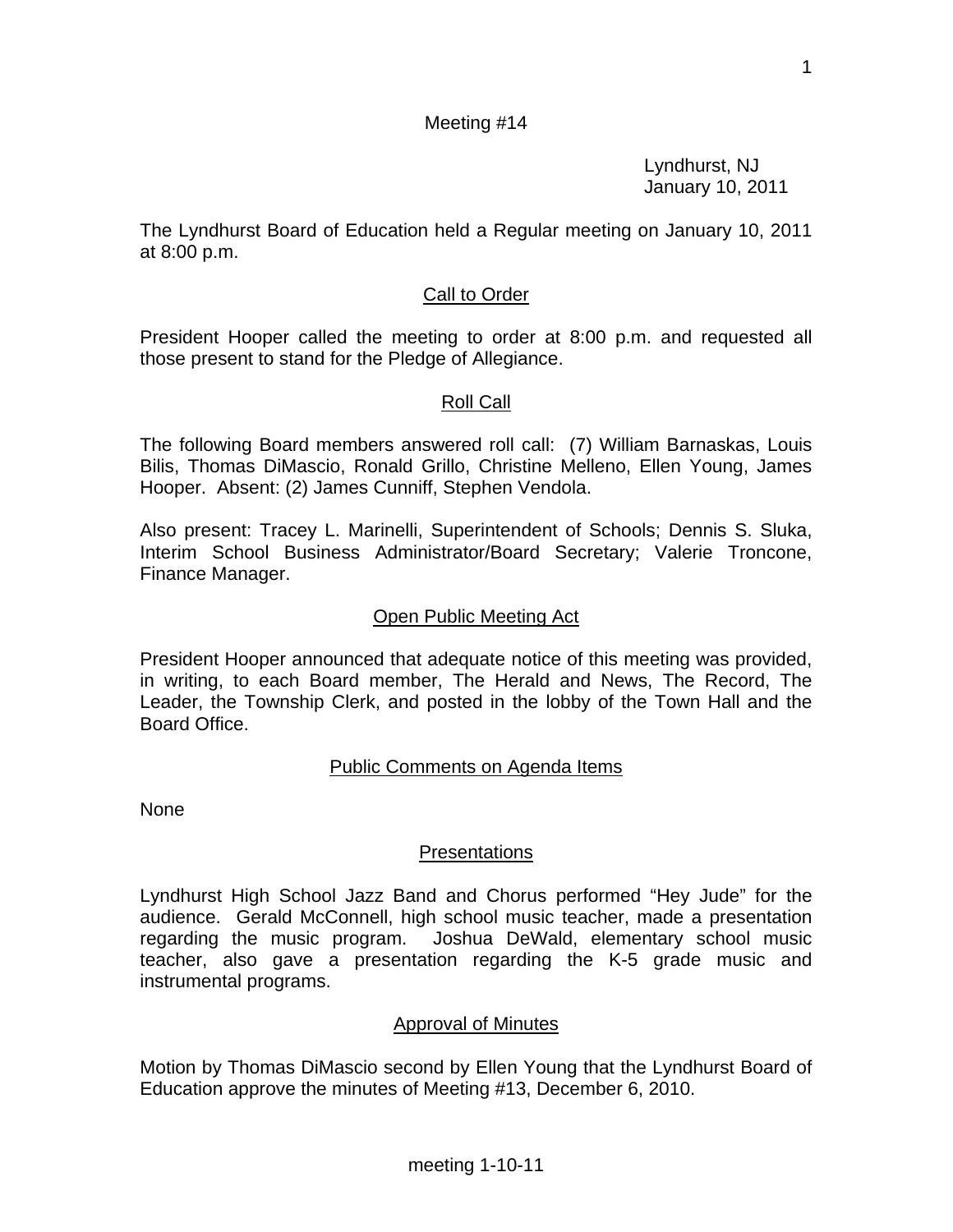Roll Call For: (7) William Barnaskas, Louis Bilis, Thomas DiMascio, Ronald Grillo, Christine Melleno, Ellen Young, James Hooper. Absent: (2) James Cunniff, Stephen Vendola.

## LYNDHURST BOARD OF EDUCATION

### ANNOUNCEMENT

The terms of School Trustees, Louis Bilis, Thomas DiMascio and Stephen Vendola will expire, thus three seats, all for three year will be filled at the next election, Wednesday, April 27, 2011. Polls will be open from 2:00 p.m. to 9:00 p.m.

A candidate whose name is to appear on the ballot must file his petition with the Secretary of the Board not later than 4:00 p.m., Tuesday, March 8, 2011.

A drawing for ballot position will be held at 4:00 p.m., Thursday, March 17, 2011 at 420 Fern Avenue. Should a candidate wish to withdraw his name as a candidate, he must do so in writing to the Secretary of the Board not later than 4:00 p.m., Monday, March 14, 2011.

The last day for candidates to file for appointment of challenges and alternates with the Bergen County Board of Elections Office is Wednesday, April 13, 2011.

Only those persons who are permanently registered or those who register with the Bergen County Board of Elections, Hackensack, or the Township Clerk by Wednesday, April 6, 2011 will be permitted to vote on Wednesday, April 27, 2011.

All judges to open the school elections at 2:00 p.m., Wednesday, April 27, 2011 at:

| <b>District</b> | School                           |
|-----------------|----------------------------------|
| 1               | Jefferson School                 |
| 2               | Jefferson School                 |
| 3               | <b>Senior Citizen Building</b>   |
| $\overline{4}$  | United Presbyterian Church       |
| 5               | United Presbyterian Church       |
| 6               | Lyndhurst High School            |
| 7               | <b>Lyndhurst High School</b>     |
| 8               | <b>Lyndhurst Health Center</b>   |
| 9               | Jefferson School                 |
| 10              | Jefferson School                 |
| 11              | Joseph Carucci Apartments        |
| 12              | <b>Joseph Carucci Apartments</b> |
| 13              | <b>Lyndhurst High School</b>     |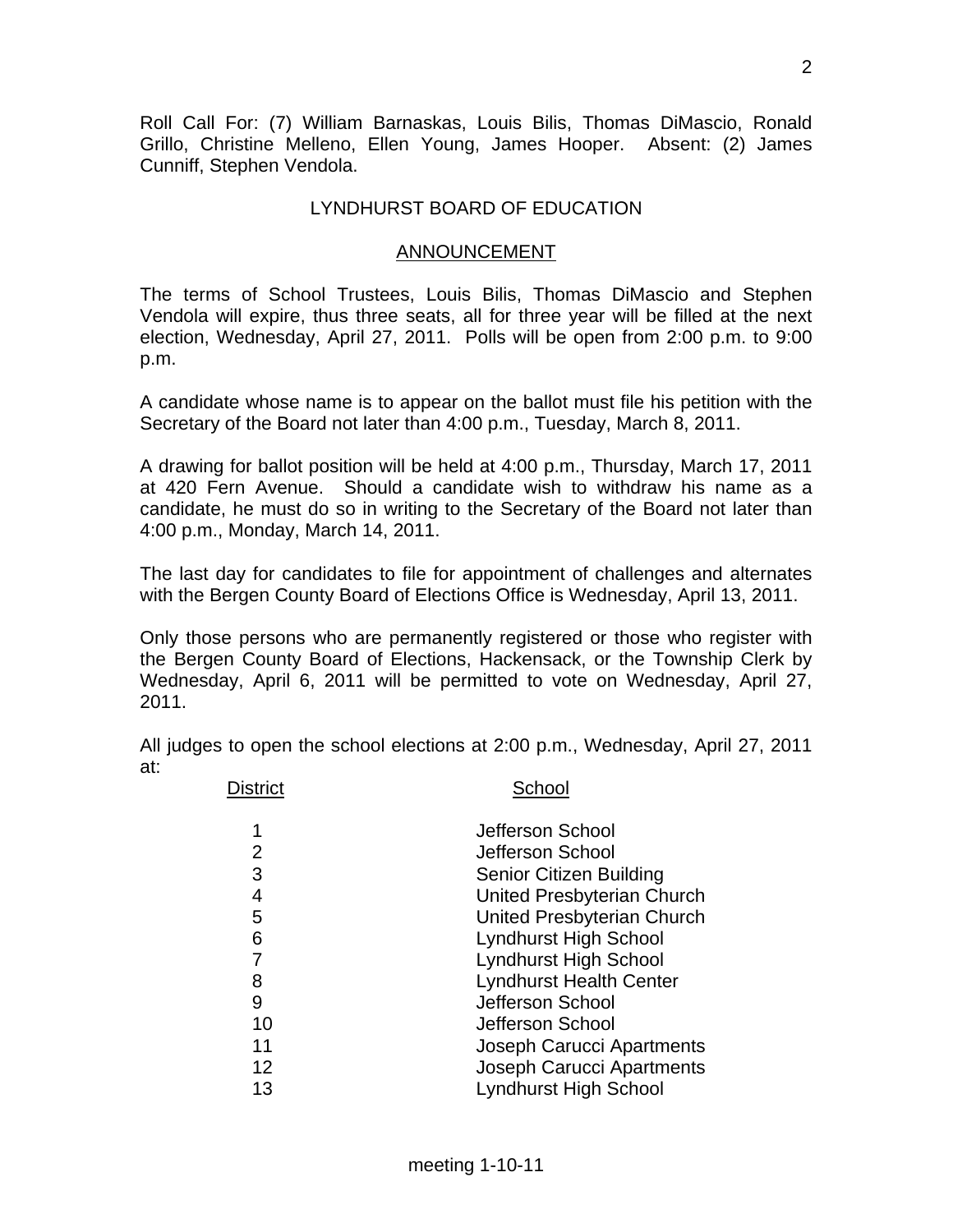| 14 | Lyndhurst High School |
|----|-----------------------|
| 15 | Lyndhurst High School |

All dates and times are tentative.

### Finance and Negotiations Committee

Any Board member who takes exception to any of the following listed actions under the category of Finance and Negotiations may so indicate now and a separate motion for each of the excepted actions will be entertained.

Motion made by Ellen Young second by Ronald Grillo that the following Finance and Negotiations actions of the Board numbered 1 through 11 exception actions be adopted.

Roll Call For: (7) William Barnaskas, Louis Bilis, Thomas DiMascio, Ronald Grillo, Christine Melleno, Ellen Young, James Hooper. Absent: (2) James Cunniff, Stephen Vendola.

- 1. BE IT RESOLVED, by the Lyndhurst Board of Education that it has received and accepts the financial reports of the Secretary and Treasurer of School Monies for the month ended December 31, 2010 and certifies that the reports indicate that no major account or fund is over-expended in violation of NJAC 6A:23-2.11(a) and that sufficient funds are available to meet the district's financial obligations for the remainder of the school year. A copy of the certification shall be included in the minutes.
- 2. BE IT RESOLVED, that the payroll for the month ended December 31, 2010 be and the same is hereby approved and ordered paid:

Payroll \$1,893,270.58

3. BE IT RESOLVED, that the attached list of supplies received and services rendered to the Board of Education of the Township of Lyndhurst, County of Bergen, for the month ended January 10, 2011 be and the same are hereby approved and ordered paid:

| Current Expense (Fund 11)<br>Special Revenue (Fund 20) |    | \$1,152,515.71<br>16,195.92 |
|--------------------------------------------------------|----|-----------------------------|
| Total<br>Debt Service (Fund 40)                        |    | \$1,168,711.63<br>92,970.00 |
| <b>General Ledger</b>                                  | S. | 151,863.77                  |
| Accounts Payable (Fund 20)                             |    | 10,097.00                   |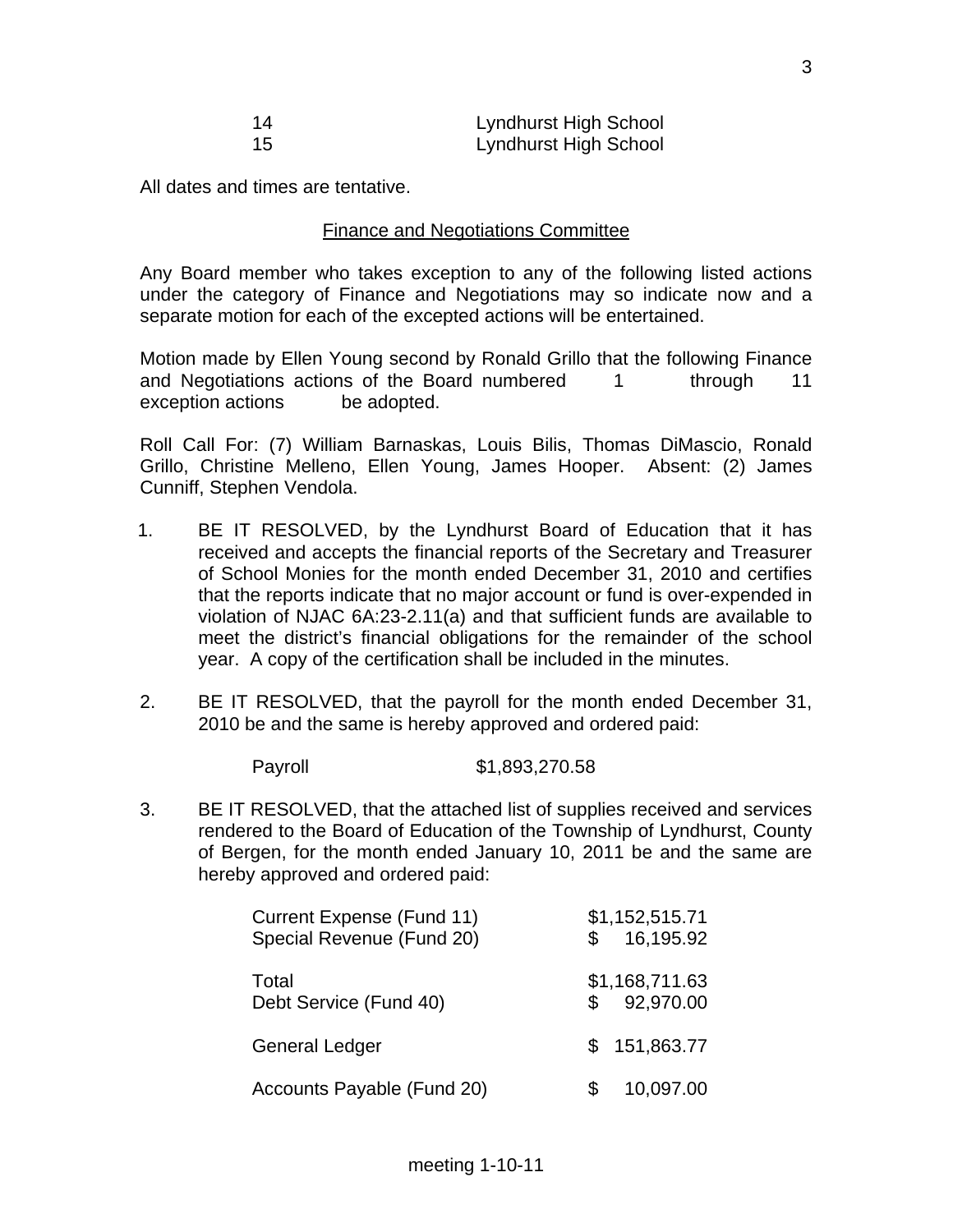4. BE IT RESOLVED, that the ACCP/BCCP supplies received and services rendered to the Board of Education of the Township of Lyndhurst, County of Bergen, for the month of December 2010, be and the same are hereby approved and ordered paid:

| Payroll/Payroll Taxes<br>Supplies/Telephone/Misc | \$8,575.31<br>$$ -0 -$ |
|--------------------------------------------------|------------------------|
| <b>Tuition Refunds</b>                           | \$229.60               |
| Total                                            | \$8,804.91             |

5. BE IT RESOLVED, that cafeteria services rendered to the Board of Education of the Township of Lyndhurst, County of Bergen, for the month of December 2010, be and the same are hereby approved and ordered paid:

| Payroll/Payroll Taxes | \$19,676.05 |
|-----------------------|-------------|
| <b>Services</b>       | \$37,172.43 |

- 6. BE IT RESOLVED, that the Lyndhurst Board of Education approve the attached transfers for the month of December 2010.
- 7. BE IT RESOLVED, that the Audit Report of the Lyndhurst Board of Education for the fiscal year ended June 30, 2010 submitted by DiMaria & DiMaria shall be accepted, and

Administrative Practices and Procedures None

Financial Planning, Accounting and Reporting None

School Purchasing Programs None

School Food Service None

**Student Body Activities** None

Application for State School Aid None

Pupil Transportation None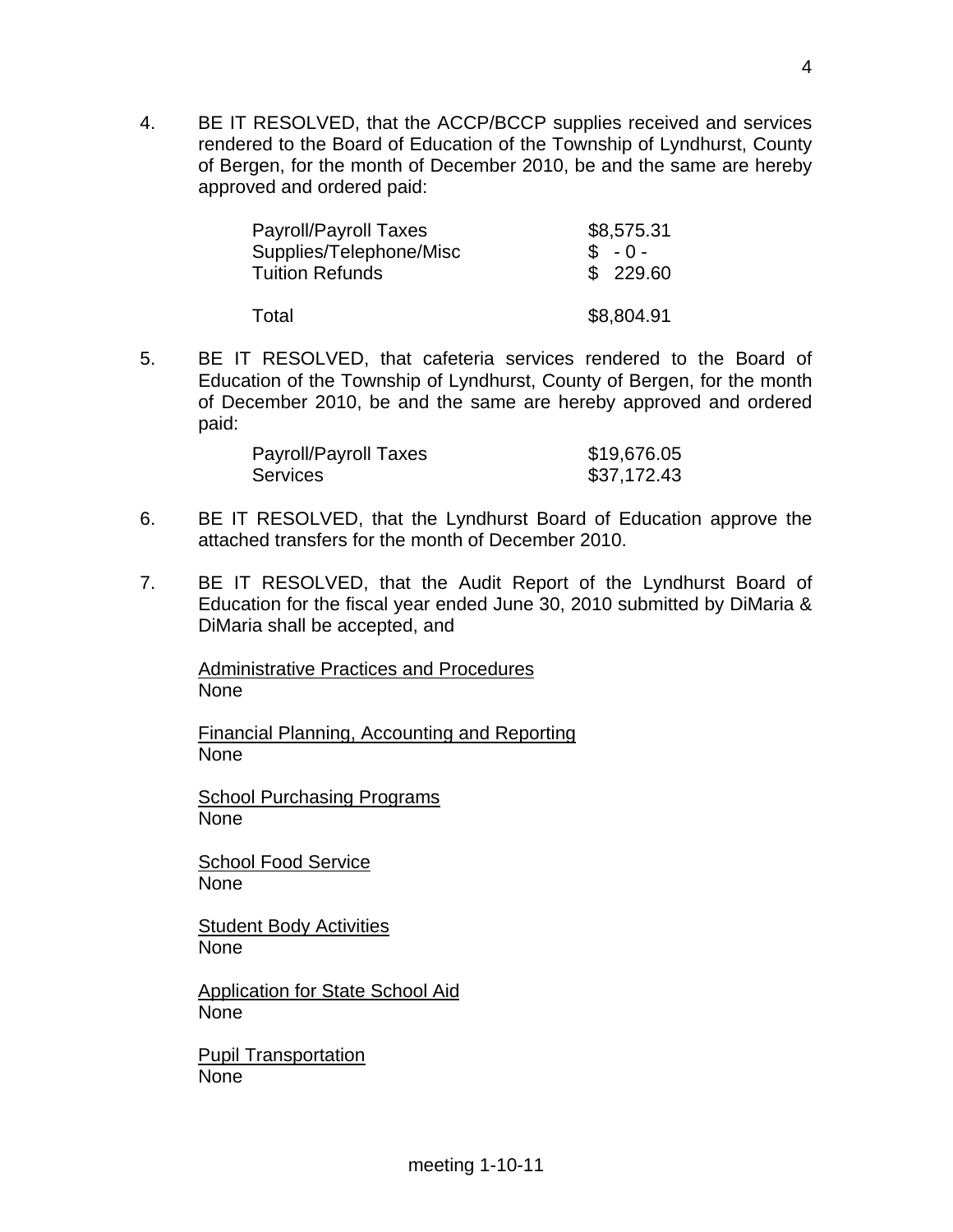Facilities and Capital Assets None

**Miscellaneous** None

8. BE IT RESOLVED, that the Lyndhurst Board of Education contract with Practical LLC, Jersey City, New Jersey, to repair Fire Escape and Brick Work (North Side) at Lincoln School at a base bid of \$22,430.00 plus \$2,000.00 alternate bid for a total of \$24,430.00.

| Other Bids:                 | <b>Base Bid</b> | Alternate  |
|-----------------------------|-----------------|------------|
| T.M. Brennan<br>Hamburg, NJ | \$58,000.00     | \$5,500.00 |
| K.J. Sessa<br>Clifton, NJ   | \$69,500.00     | \$1,000.00 |

- 9. BE IT RESOLVED, that the Lyndhurst Board of Education approve a Joint Transportation Agreement and Transportation Service Agreement for Choice student attending Dwight Morrow High School for the 2010-2011 school year.
- 10. BE IT RESOLVED, that the Lyndhurst Board of Education accept the Education Jobs Fund Grants in the amount of \$86,927.00.
- 11. WHEREAS, the Lyndhurst Board of Education desires to offer a Health Plan Opt-Out program to its eligible employees, and

 WHEREAS, the Lyndhurst board of Education Finance Committee has recommended a Health Plan Opt-Out Incentive program, which reflects a \$2,500 payment, and

 WHEREAS, the Lyndhurst Board of Education, as a whole, met on Monday January 10, 2011 to discuss the same,

 NOW, THEREFORE BE IT RESOLVED that the Lyndhurst Board of Education, on January 10, 2011, hereby agrees to offer a Health Plan Opt-Out Program as follows:

1. An Opt-Out employee shall receive a \$2,500.00 Opt-Out payment, by way of a \$250.00 per month deferred income payment through the current payroll process.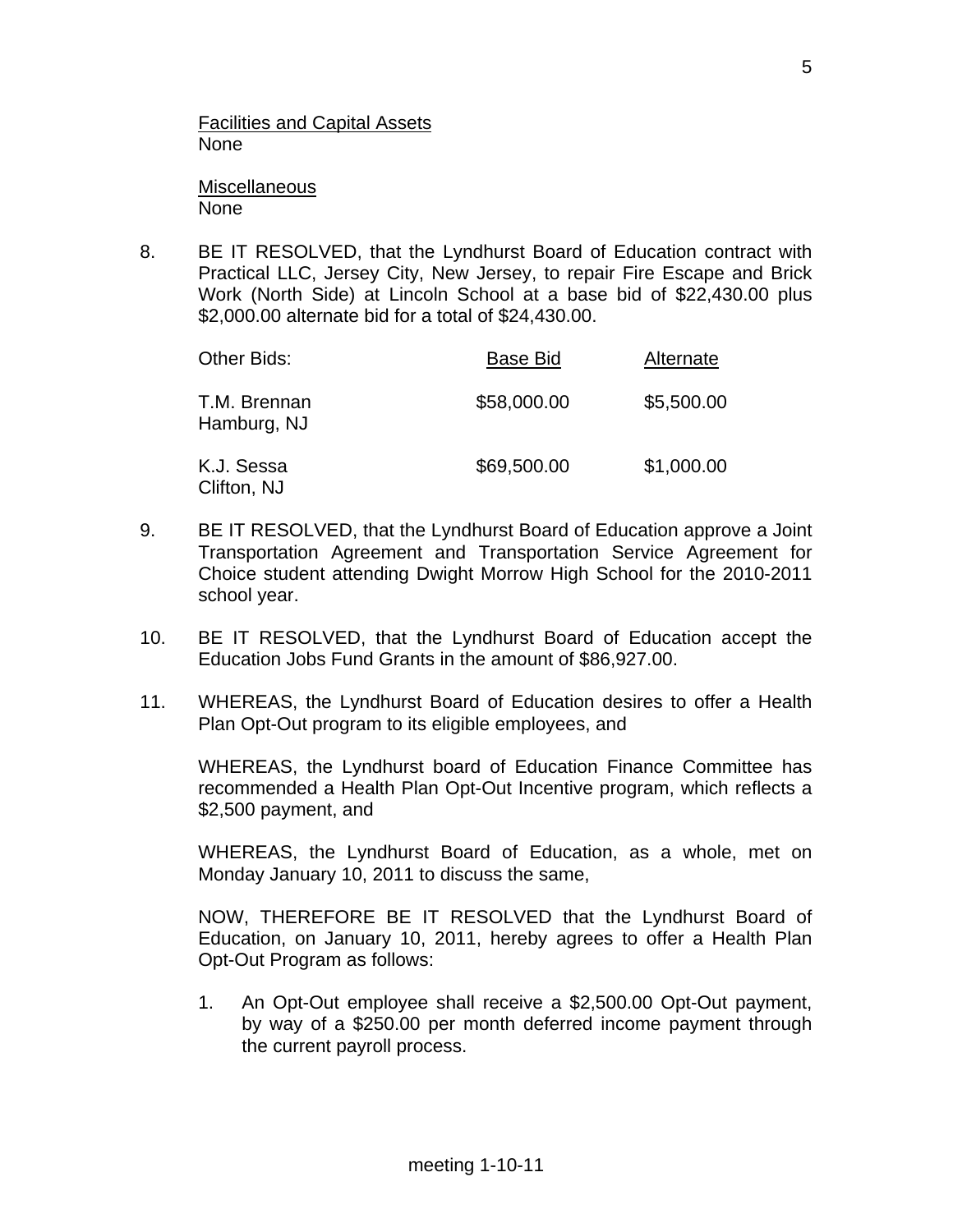- 2. An employee opting out in the middle of an academic year shall receive a prorated amount for that academic year in question.
- 3. The Lyndhurst Board of Education Superintendent, Business Administrator, Board auditor and Board Attorney are hereby authorized to draft the appropriate documentation to effectuate the same.

# Education & Curriculum Committee

Any Board member who takes exception to any of the following listed actions under the category of Education & Curriculum may so indicate now and a separate motion for each of the excepted actions will be entertained.

Motion made by Thomas DiMascio second by Ronald Grillo that the following Education & Curriculum actions of the Board numbered 1 through 1 exception actions be adopted.

Roll Call For: (7) William Barnaskas, Louis Bilis, Thomas DiMascio, Ronald Grillo, Christine Melleno, Ellen Young, James Hooper. Absent: (2) James Cunniff, Stephen Vendola.

1. BE IT RESOLVED, that the Lyndhurst Board of Education approve Kindergarten registration for the Lyndhurst Public Schools to be held in the Lyndhurst High School Auditorium.

Kindergarten February 9, 2011 and February 11, 2011

 From: 9:00 a.m. – 11:00 a.m. 1:00 p.m.  $-3:00$  p.m.

## Rules & Regulations Committee

Any Board member who takes exception to any of the following listed actions under the category of Rules & Regulations may so indicate now and a separate motion for each of the excepted actions will be entertained.

Motion made by William Barnaskas second by Thomas DiMascio that the following Rules & Regulations actions of the Board numbered 1 through 5 exception actions be adopted.

Roll Call For: (7) William Barnaskas, Louis Bilis, Thomas DiMascio, Ronald Grillo, Christine Melleno, Ellen Young, James Hooper. Absent: (2) James Cunniff, Stephen Vendola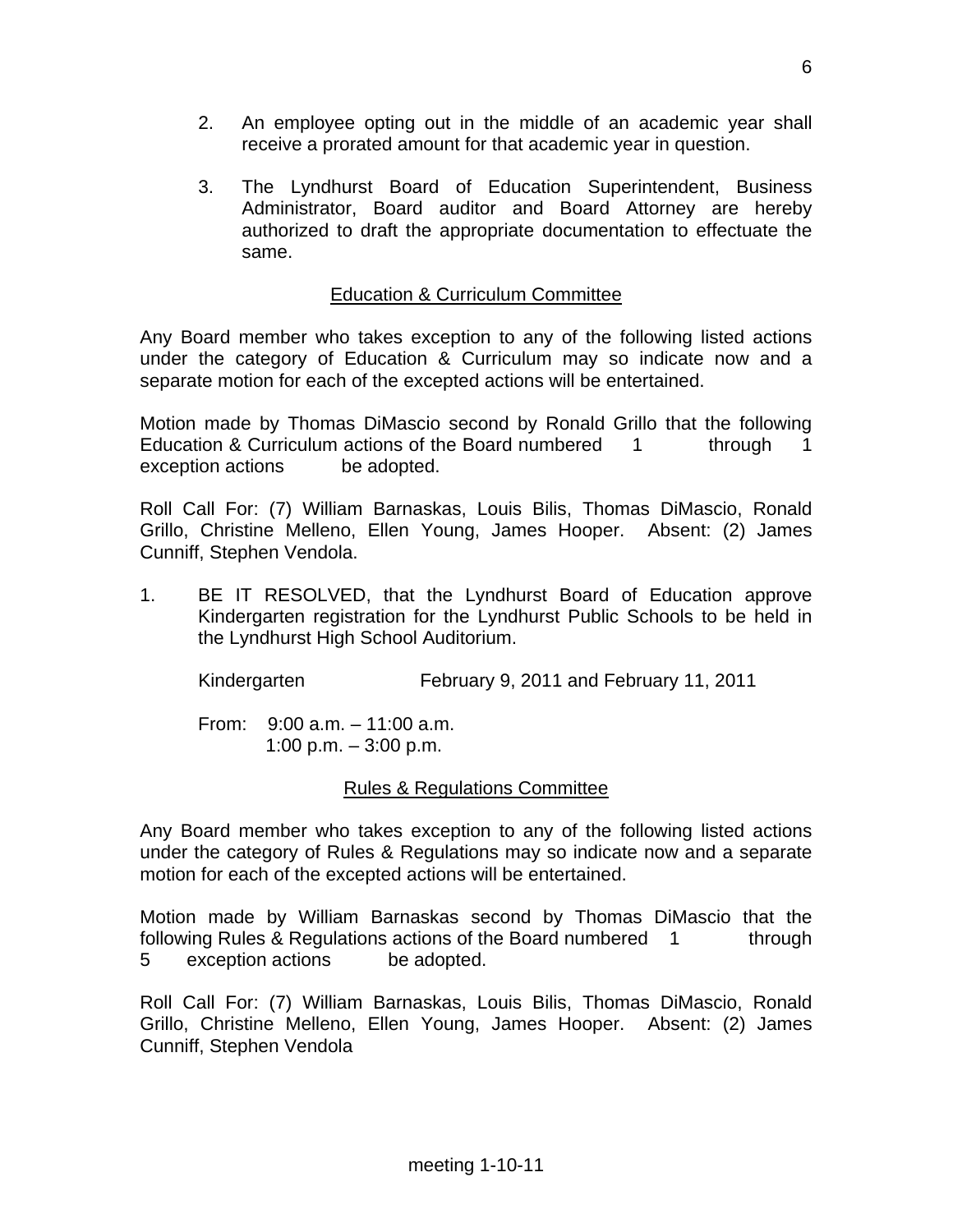1. BE IT RESOLVED, that the Lyndhurst Board of Education approve the following use of school facilities:

| Organization                      | Place                            | Time, Date, Purpose                                                    |
|-----------------------------------|----------------------------------|------------------------------------------------------------------------|
| <b>Project Graduation</b><br>2011 | <b>Lyndhurst HS</b><br>Classroom | 7:00 pm-8:30 pm<br>$1 - 5 - 11$<br>Meeting                             |
| <b>Lyndhurst Recreation</b>       | Lyndhurst HS<br>Gym              | 7:30 am-2:30 pm<br>12-19-10<br><b>Swim Meeting</b>                     |
| <b>LHS Music Association</b>      | Lyndhurst HS<br>Hallway-Gym      | 7:00 pm-10:00 pm<br>$12 - 14 - 10$<br><b>Bake Sale</b>                 |
| <b>LHS Music Association</b>      | <b>Lyndhurst Hs</b><br>Cafeteria | 6:30 pm-10:00 pm<br>1216-10<br><b>Reception-Concert</b>                |
| Lyndhurst Parks Dept.             | <b>Lyndhurst HS</b><br>Gym       | 7:30 pm-9:30 pm<br>2-10,17,24-11<br><b>Basketball Games</b>            |
| Jefferson School PTA              | Jefferson<br>Lobby               | 9:00 am-3:00 pm<br>12-15,16-10<br><b>Holiday Sale</b>                  |
| Jefferson School PTA              | Jefferson<br>Hallway             | 1:00 pm-3:00 pm<br>$12 - 8 - 10$<br><b>Santa Pictures</b>              |
| Lyndhurst Parks Dept.             | Jefferson<br>Gym                 | 5:00 pm-8:30 pm<br>1/29; 2/5,12,19,<br>26/11<br><b>Soccer Training</b> |

2. BE IT RESOLVED, that the Lyndhurst Board of Education approve the following resolution proclaiming National PTA Teacher Appreciation Week May 2-6, 2011.

 WHEREAS, America's greatest strength has always been an educated citizenry, and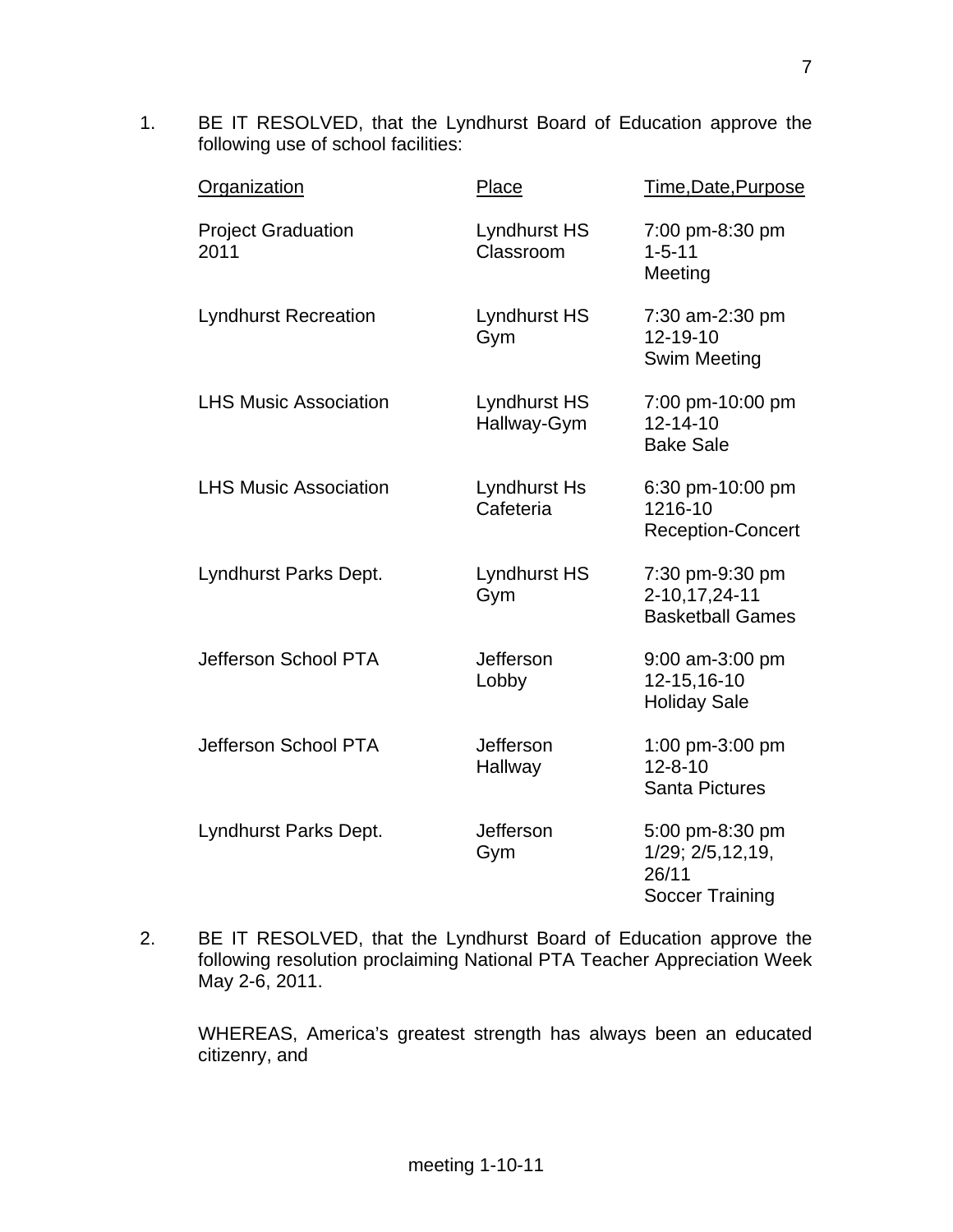WHEREAS, that educated citizenry is directly attributable to our system of free and universal public education that provides an educational opportunity for all students, and

 WHEREAS, the foundation upon which that system of public schooling rests is the classroom teacher, and

 WHEREAS, the classroom teacher is challenged daily to reach out to every student regardless of ability, interest in learning, social or economic background, physical, mental, or emotional handicap, race, religion, creed or ethnic origin, to provide assistance and guidance necessary for full intellectual development; and,

 WHEREAS, the classroom teacher is key to the intellectual and occupational preparation of individual citizens, who collectively determine the quality of life in America and in our communities; and

 WHEREAS, the work of the classroom teacher immeasurably affects the future lives of all students; and

 WHEREAS, the classroom teacher deserved the deepest respect and admiration of the citizens of our communities;

 NOW, THEREFORE, BE IT RESOLVED, that the Lyndhurst Board of Education hereby proclaims "Teacher Appreciation Week" May 2-6, 2011 for the purpose of providing public recognition and appreciation for the dedication and contributions of the classroom teacher, not only to our communities as a whole, but to each of us individually as citizens.

3. BE IT RESOLVED, that the Lyndhurst Board of Education approve the following resolution declaring the week of May 9-13, 2011 as Special Education Week.

 WHEREAS, the week of May 9-13, 2011 has been designated as Special Education Week by the New Jersey School Board Association and the Association of Schools and Agencies for the Handicapped; and

 WHEREAS, in the Lyndhurst Board of Education we have a tradition of excellence in our special education programs and a superb and dedicated staff,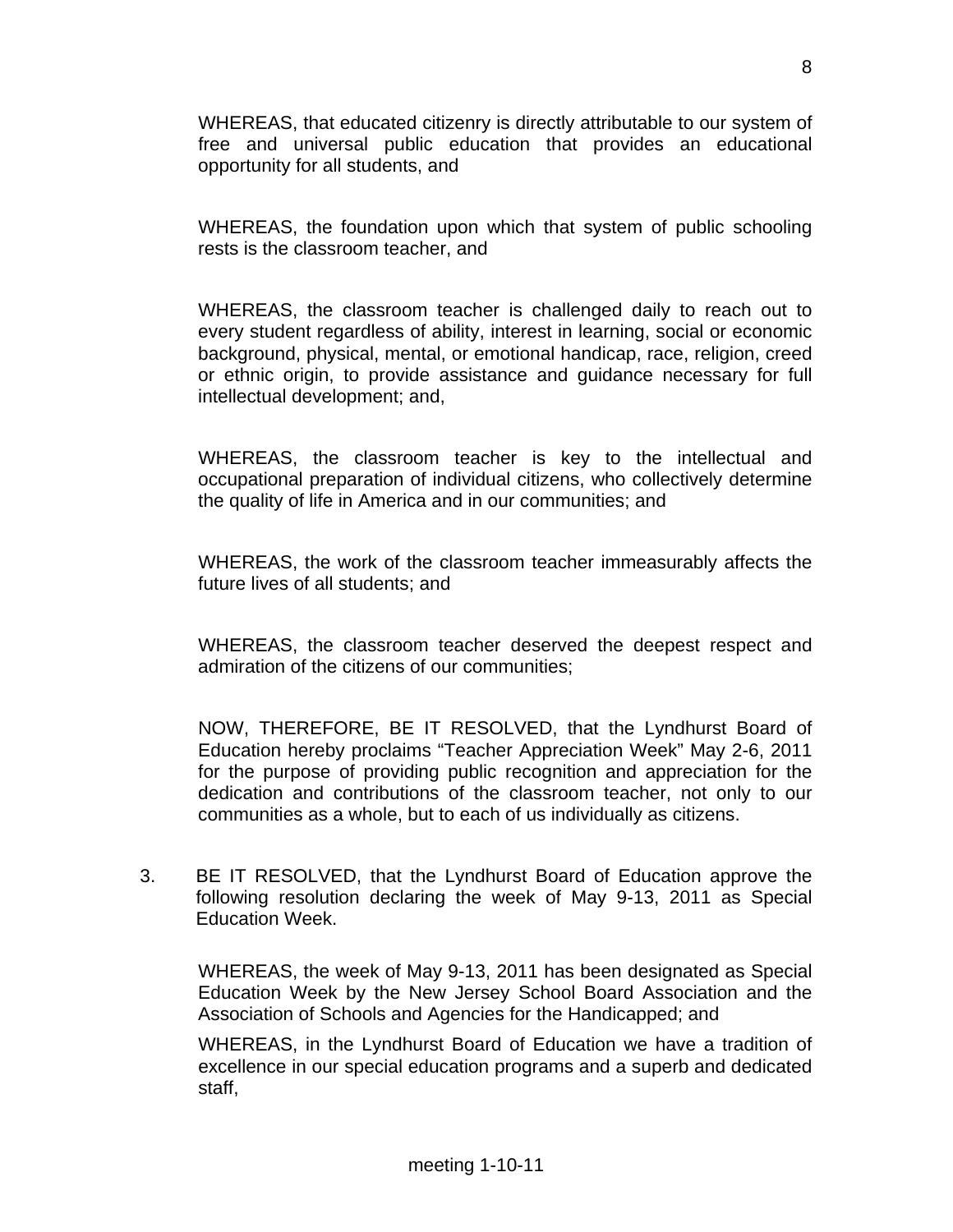NOW, THEREFORE, BE IT RESOLVED that the Lyndhurst Board of Education does hereby declare May 9-13, 2011 as Special Education Week. The Lyndhurst Board of Education, furthermore, is proud to provide exceptional programs that assist every child in reaching his or her potential.

4. BE IT RESOLVED, that the Lyndhurst Board of Education approve the following resolution honoring secretarial, clerical and bookkeeping personnel and proclaiming the week of April 25-29, 2011 as Professional Secretaries' Week.

 WHEREAS, the Lyndhurst Board of Education secretarial, clerical and bookkeeping staff members have successfully served the Lyndhurst Public Schools, its administration, faculty and student body in the daily performance of their duties; and

 WHEREAS, the Lyndhurst Board of Education secretarial, clerical and bookkeeping staff members have faithfully and unselfishly carried out their duties in an exemplary manner to the benefit of our students and the community; and

 WHEREAS, the Lyndhurst Board of Education wishes to formally recognize and honor every secretarial, clerical and bookkeeping staff member for their personal dedication;

 NOW, THEREFORE, BE IT RESOLVED, that the week of April 25-29, 2011 is hereby proclaimed "National Professional Secretaries' Week" for the purpose of providing public recognition and appreciation for the contributions that secretarial, clerical and bookkeeping staff members to the Lyndhurst School District in the performance of their duties.

5. BE IT RESOLVED, that the Lyndhurst Board of Education approved the revised Exposure Control Plan (Bloodborne Pathogens Standard). Copy on file in the Board Office.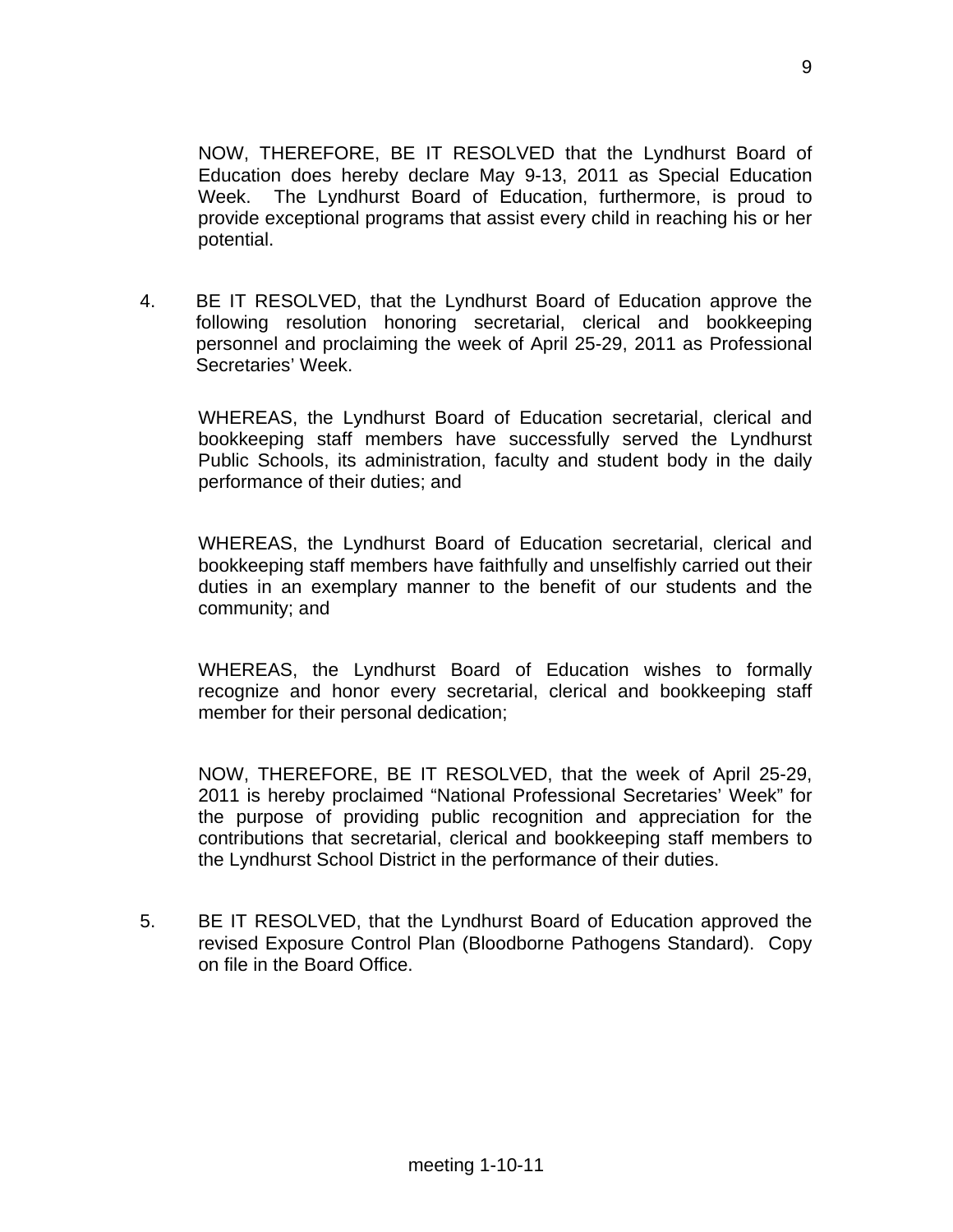## Student Activities & Recognition Committee

Any Board member who takes exception to any of the following listed actions under the category of Student Activities & Recognition may so indicate now and a separate motion for each of the excepted actions will be entertained.

Motion made by Christine Melleno second by Thomas DiMascio that the following Student Activities & Recognition actions of the Board numbered 1 through 2 exception actions be adopted.

Roll Call For: (7) William Barnaskas, Louis Bilis, Thomas DiMascio, Ronald Grillo, Christine Melleno, Ellen Young, James Hooper. Absent: (2) James Cunniff, Stephen Vendola.

- 1. BE IT RESOLVED, that the Lyndhurst Board of Education approve home instruction for one (1) student, subject to state approval.
- 2. BE IT RESOLVED, that the Lyndhurst Board of Education approve the use of a hallway bathroom to serve the needs of one present kindergarten student in the self-contained classroom, which is housed in Room 12 of Washington School. A classroom aide will accompany the student to the entrance of the hallway bathroom.

# Personnel Committee

Any Board member who takes exception to any of the following listed actions under the category of Personnel may so indicate now and a separate motion for each of the excepted actions will be entertained.

Motion made by Christine Melleno second by Ronald Grillo that the following Personnel actions of the Board numbered 1 through 13 exception actions be adopted.

Roll Call For: (7) William Barnaskas, Louis Bilis, Thomas DiMascio, Ronald Grillo, Christine Melleno, Ellen Young, James Hooper. Absent: (2) James Cunniff, Stephen Vendola.

- 1. BE IT RESOLVED, at the recommendation of Tracey L. Marinelli, Superintendent of Schools, that the Lyndhurst Board of Education accept the resignation of Steve Cortese, Bus Driver/Maintenance, effective January 14, 2011.
- 2. BE IT RESOLVED, at the recommendation of Tracey L. Marinelli, Superintendent of Schools, that the Lyndhurst Board of Education post for the position of Bus Driver/Maintenance.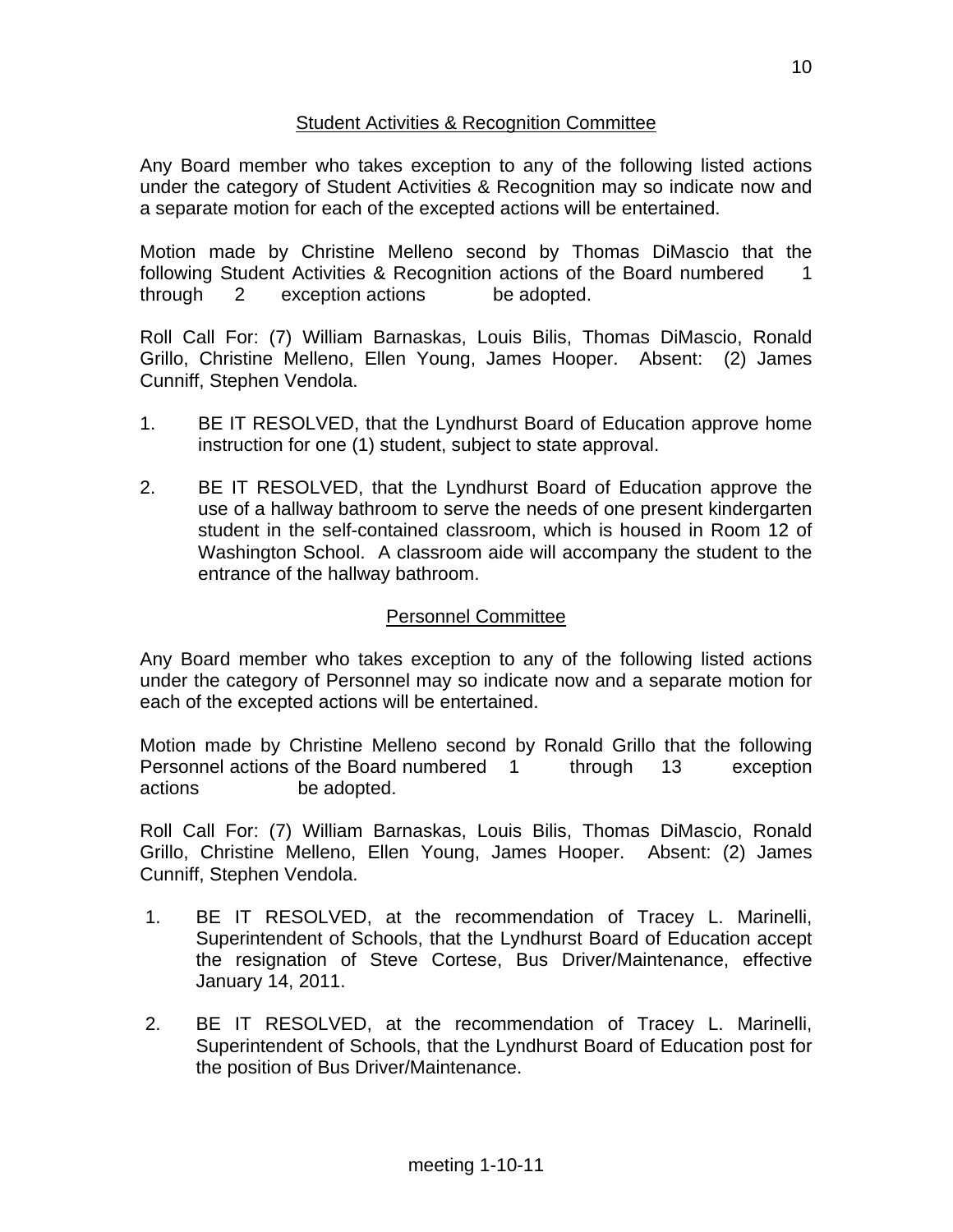- 4. BE IT RESOLVED, at the recommendation of Tracey L. Marinelli, Superintendent of Schools, that the Lyndhurst Board of Education post for the position of Elementary Instrumental Music Teacher, effective September 1, 2011.
- 5. BE IT RESOLVED, that the Lyndhurst Board of Education designate Tracey L. Marinelli, Public Agency Compliance Officer for the 2010-11 school year.
- 6. BE IT RESOLVED, at the recommendation of Tracey L. Marinelli, Superintendent of Schools, that the Lyndhurst Board of Education appoint the following for the 2010-2011 school year.

Cheryl Ruiz School Musical Director \$4002.00

 7. BE IT RESOLVED, at the recommendation of Tracey L. Marinelli, Superintendent of Schools, that the Lyndhurst Board of Education place the following employee on the proper step of the salary guide.

 Kimberly Hykey From:BA@\$48,675.00 To:MA@\$55,975.00 effective February 1, 2011

8. BE IT RESOLVED, at the recommendation of Tracey L. Marinelli, Superintendent of Schools, that the Lyndhurst Board of Education approve the following for the 2010-11 school year. Employment will be provisional, subject to authorization approval for emergent hiring pending completion of criminal history background check, and subject to submission of all required application documents.

| Deborah Duffy<br>Lori Martignoni<br>Nora Rausch    | Kdgn. Aide at Roosevelt (addition due to enrollment)<br>Sub Classroom/Student aide<br>Sub Teacher Aide<br><b>Sub Secretary</b> |
|----------------------------------------------------|--------------------------------------------------------------------------------------------------------------------------------|
| Izabela Infurna<br>Carmela Marsh<br>Kelly Ferrulli | Sub Lunch Aide<br>Sub Lunch Aide<br>Sub Lunch Aide                                                                             |
| Debbie Callendriello                               | Bus Aide (replacement)                                                                                                         |
| Robert Fagan, Sr.                                  | Sub Custodian                                                                                                                  |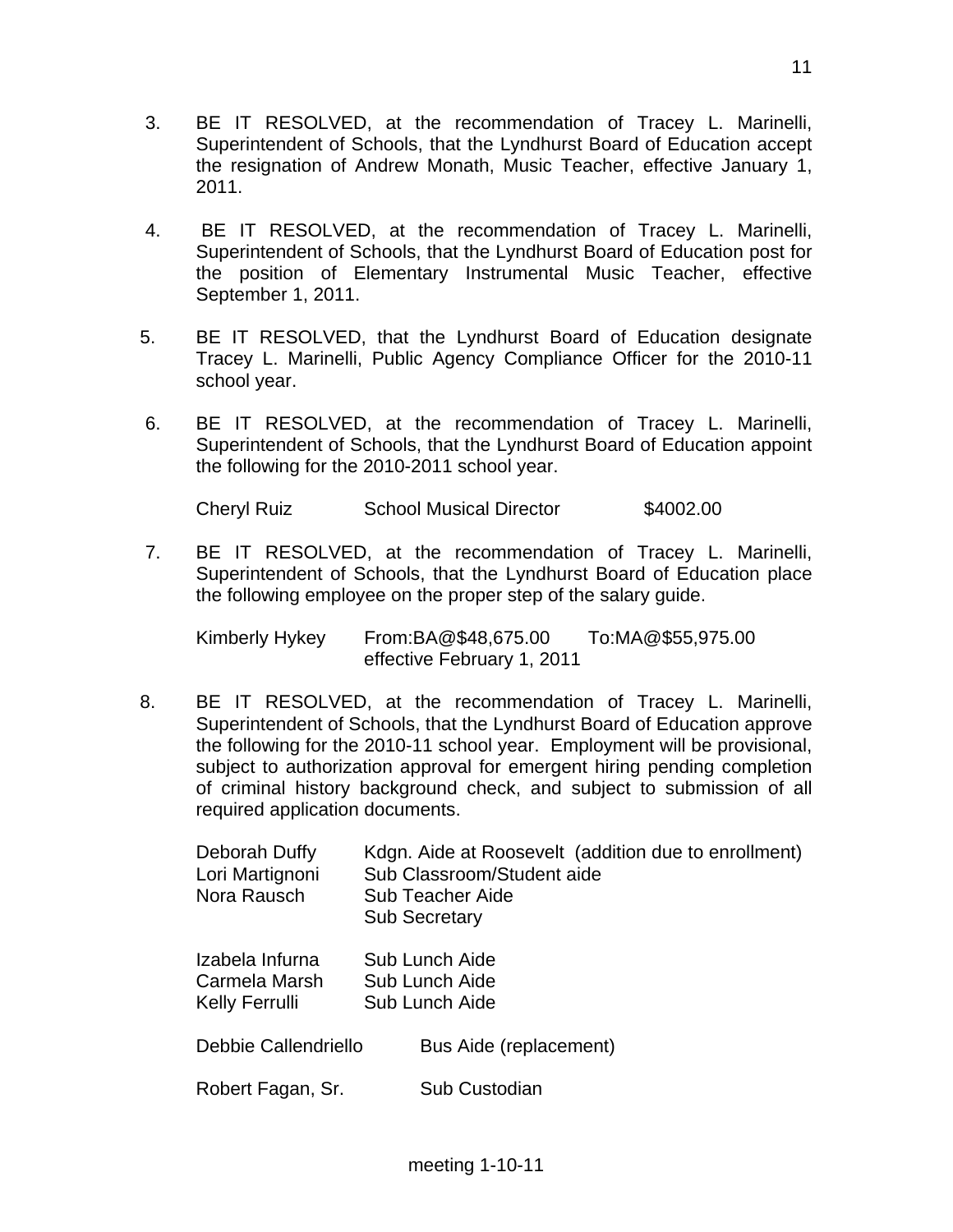Adalberto Quesada Sub Bus Driver (pending completion of CDL License) Patrick Mobilio Sub Bus Driver (pending completion of CDL License)

9. BE IT RESOLVED, at the recommendation of Tracey L. Marinelli, Superintendent of Schools, that the Lyndhurst Board of Education approve the following Professional Development Opportunities.

| <b>Bill Barnaskas</b><br>James Cunniff<br><b>Board Members</b> | 1/29/11, Collaborating on Real Solutions to<br>the 2% Cap, approx. \$40.00 each                                                                                                                                       |
|----------------------------------------------------------------|-----------------------------------------------------------------------------------------------------------------------------------------------------------------------------------------------------------------------|
| Peggy Romano<br>Dir. of Sp. Srvs.                              | 12/9/10, The Puzzle of Sp Ed Cost Containment-Laws<br>and Models that Work                                                                                                                                            |
| Theresa Brennen<br><b>Jefferson</b>                            | 1/11/11, Growing, Growing, Growing, Experienced<br>Use Math, approx. \$98.72<br>3/31/11, Kaleidoscopes, Experienced Use Math<br>approx. \$98.72<br>5/12/11, Shapes of Algebra Experienced Use Math<br>approx. \$98.72 |
| Marlene Krupp<br>Lisa Klein<br><b>Supervisors</b>              | 1/6/11, SBJC Curriculum Committee,<br>approx. \$4.34 ea.<br>1/12/11, SBJC Professional Development Comm.<br>approx. \$4.34 ea.                                                                                        |
| Marlene Krupp<br>Madalena Zak<br><b>Supervisors</b>            | 1/1211, PRISM CUSP Administrators Mtg.<br>approx. \$14.96 each                                                                                                                                                        |
| Marlene Krupp<br>Supervisor                                    | 2/1/11, Grade 2 Curriculum Consortium<br>approx. \$4.34<br>2/8/11, Math Supervisors Roundtable Mtg. #3<br>approx. \$11.16                                                                                             |
| Dr. Linda Fenyar<br>Roos/HS                                    | 2/3,4/11, Controversial Issues in Pediatric<br>Audiology, approx. \$217.50                                                                                                                                            |
| Phyllis Lind<br>Franklin                                       | 3/29/11, CMP2 Project: Experienced Users<br>Covering/Surrounding Bits & Pieces III,<br>approx. \$98.72                                                                                                                |
| Laura Marinelli<br>Supervisor                                  | 1/27/11, Making the Best Use of Podcasts, Blogs,<br>Wikis & tools to, approx. \$211.46<br>3/26-28/11, ASCD Annual Conference<br>approx. \$1,000.00                                                                    |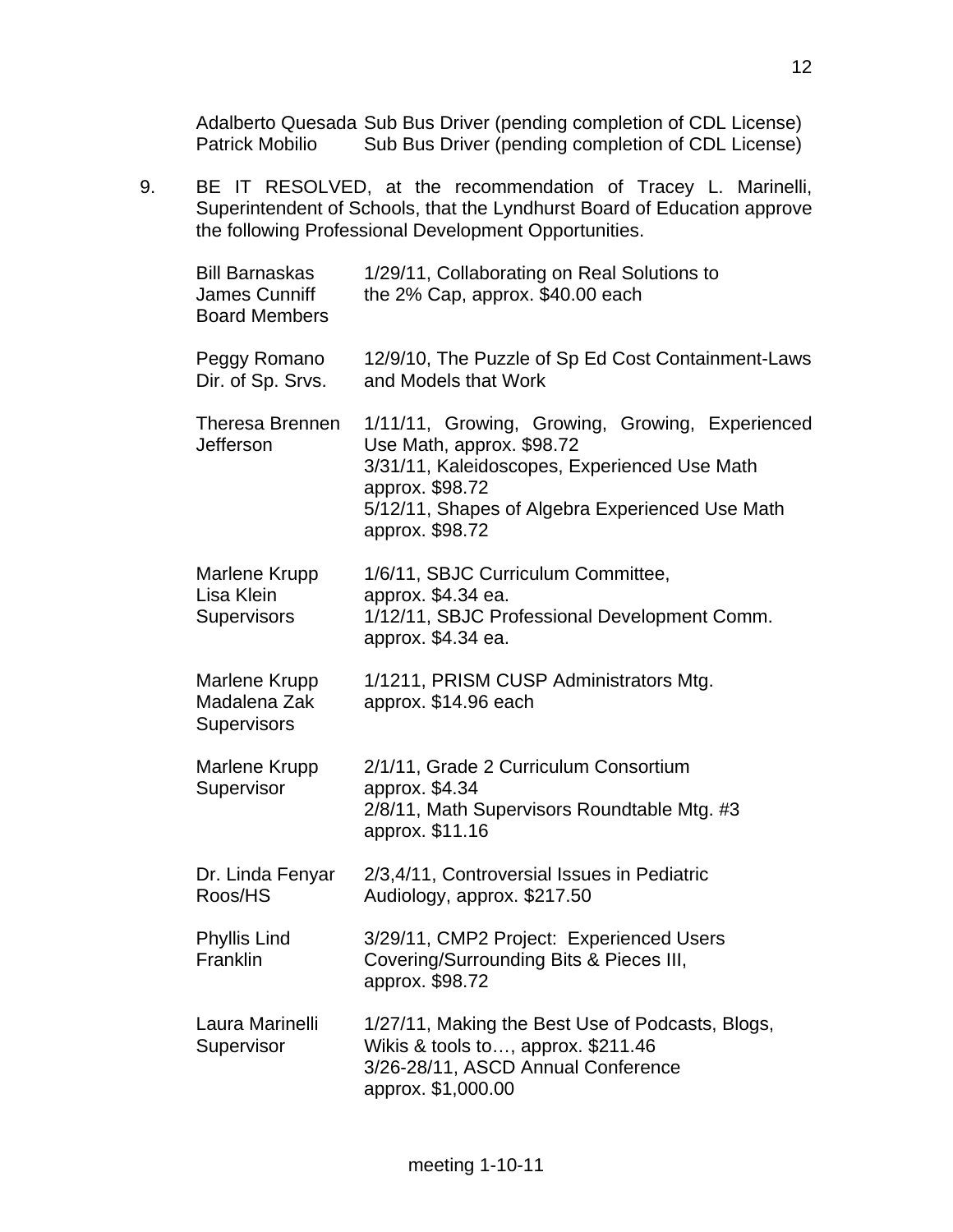| Meghan Marmora<br>Columbus         | 1/7/11, en Vision Workshop Topic 7-13,<br>approx. \$98.72<br>3/3/11, enVision Workshop Topic 14-20<br>approx. \$98.72            |
|------------------------------------|----------------------------------------------------------------------------------------------------------------------------------|
| <b>Kristin Marron</b><br>Roosevelt | 1/7/11, en Vision Math Units 7-13<br>approx, \$99.14<br>3/3/11, en Vision Math Units 14-20,<br>approx. \$99.14                   |
| Roosevelt                          | Teressa Matvienko 1/7/11, en Vision Math Units 7-13,<br>approx. \$99.14<br>3/3/11, en Vision Math Units 14-20<br>approx. \$99.14 |
| Danitza Ricigliano<br>HS           | 5/24-25/11, NJTESOL 2011 Spring Conference<br>approx. \$277.93                                                                   |

10. BE IT RESOLVED, at the recommendation of Tracey L. Marinelli, Superintendent of Schools, that the Lyndhurst Board of Education approve the following non-paid assistant coaches for the 2010-11 winter athletic season.

| Louis Baroody        | <b>Boys Basketball</b> |
|----------------------|------------------------|
| <b>Jose Gutierez</b> | <b>Boys Basketball</b> |

11. BE IT RESOLVED, at the recommendation of Tracey L. Marinelli, Superintendent of Schools, that the Lyndhurst Board of Education grant the following college students permission to do their observation, student teaching, practicum, etc., in the Lyndhurst Public Schools in order to fulfill their college requirements.

| <b>Felician College</b><br>Jill Korzum | Student Teaching, JCS, grade 1<br>January 20 - May 6, 2011                                                                                      |
|----------------------------------------|-------------------------------------------------------------------------------------------------------------------------------------------------|
| <b>Caldwell College</b><br>Tara Keane  | Observation, 12 hours, Roosevelt, RR<br>January 31 - February 25, 2011<br>Observation, 60 hours, Roosevelt, grade 2<br>January 31 - May 6, 2011 |
| <b>Caldwell College</b><br>Ewa Plonska | Practicum, 100 hours, HS Guidance<br>January 24-May 20, 2011                                                                                    |
| Wm. Paterson Univ.<br>Sadie Salazar    | Practicum, Washington, grade 1<br>February 7 – May 2, 2011                                                                                      |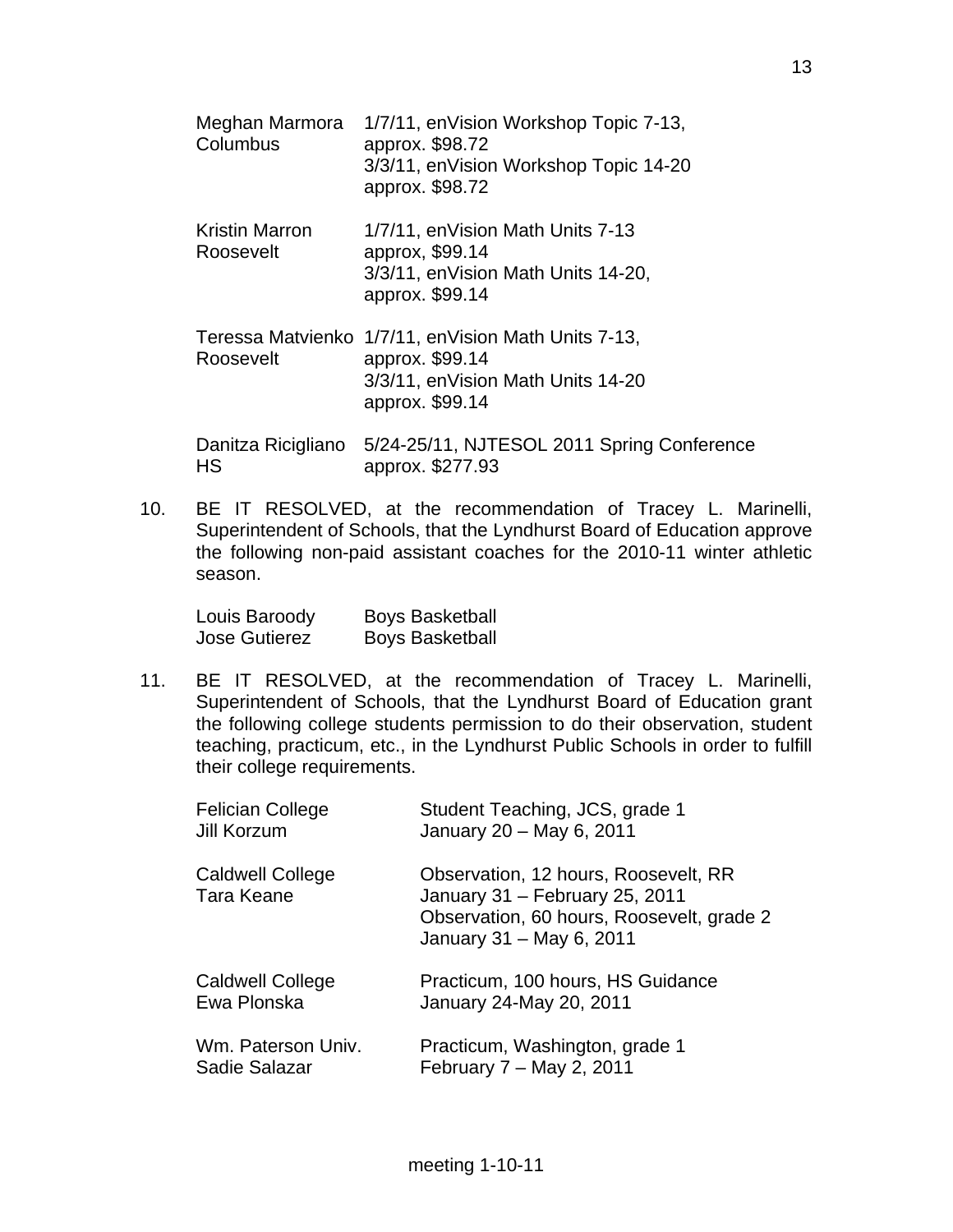| Wm. Paterson Univ.<br>Nicole Perry    | Practicum, Washington, MD Class<br>February 7 - May 2, 2011       |
|---------------------------------------|-------------------------------------------------------------------|
| <b>Felician College</b><br>Megha Shah | Student Teaching, Columbus, Kdgn.<br>January 20 - May 6, 2011     |
| St. Peters College<br>Katie-Lynn Day  | Student Teaching, Roosevelt, grade 2<br>January 18 - May 13, 2011 |

- 12. BE IT RESOLVED, at the recommendation of Tracey L. Marinelli, Superintendent of Schools, that the Lyndhurst Board of Education approve the attached list of substitute teachers for the 2010-11 school year. Employment will be provisional, subject to authorization approval for emergent hiring pending completion of criminal history background check, and subject to submission of all required application documents.
- 13. BE IT RESOLVED, at the recommendation of Tracey L. Marinelli, Superintendent of Schools, that the Lyndhurst Board of Education reinstate the part-time employee suspended without pay at the December 6, 2010 regular meeting, pending resolution of outstanding issues.

#### New Business

1. President James Hooper read the following to audience: "Ronald Reagan said: ""Each generation goes further than the generation preceding it because it stands on the shoulders of that generation."" This is what we, as parents, grandparents and citizens hope for every generation. In Lyndhurst, it is difficult for our kids to go further. If you were born and raised here and have children in the schools, they are receiving an education without science labs, computer centers and true libraries. If you grew up in another town, then your children may be receiving less than what you had.

 When I grew up in Kearny, I had the benefit of science labs and a library in elementary school. How can our children go further than us when they're not given the tools? Other countries are outstripping the United States in science and math. We see it everyday at work and in the media. Companies now outsource to other countries in the science and math fields. How can the students of Lyndhurst compete? This is why the middle school is desperately needed. It was 1926 when the last school was built in this town. Calvin Coolidge was President. Nobody could foresee at the time the 'Great Depression' that ensued or World War II. In the 50's and 60's we had unprecedented growth and once again in the 80's and 90's and we haven't been able to build a new school. Reagan saw America as the 'shining city on the hill' where people from all countries could look towards us as a beacon of freedom and the hope for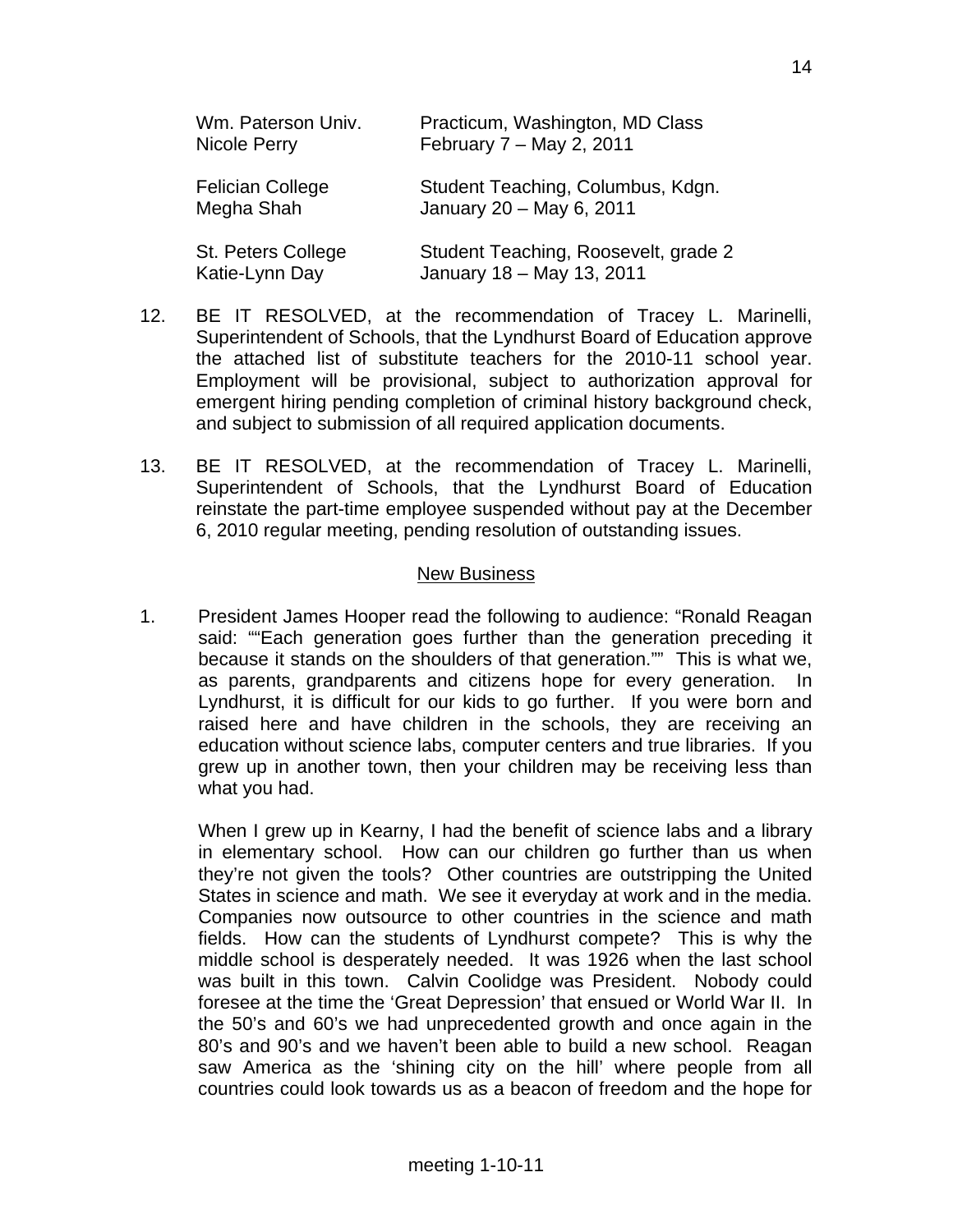mankind. We need to take a step towards making Lyndhurst the beacon of South Bergen and give hope to our students for a brighter future and not one of fear. I would like to recommend that this board consider naming the middle school the "Ronald Wilson Reagan". I bring this up now before the referendum because President Reagan's 100<sup>th</sup> birthday is February  $6<sup>th</sup>$ . This is before the next board meeting. I'd like us, as a school district, to recognize this President 'The last great lion of the 20<sup>th</sup> century' as Jack Kemp called him.

 Another great quote from President Reagan is: 'There is no limit to what you can accomplish if you don't care who gets the credit.'

 When the middle school passes, there will be plenty of people who deserve credit or recognition. We should follow past practices and since four of our school are named after presidents and two after great historical figures, naming it after the  $40<sup>th</sup>$  president makes sense. Remember all of these gentlemen were born prior to the  $20<sup>th</sup>$  century. So, I'm proposing we name it after someone who led our country in the recent past. The middle school is about looking forward and not looking back. Ronald Reagan brought American out of the malaise of the 70's and made our country great again. This middle school is about leading our town out of its current educational malaise and making Lyndhurst great once again. Let's give this man, who didn't care about receiving credit, some credit.

Thank you."

- 2. Thomas DiMascio suggested and approved that this suggestion be presented to the Ad Hoc Committee.
- 3. William Barnaskas informed all that the Lyndhurst High School PTSA meeting was excellent!
- 4. Thomas DiMascio thanked Mayor DiLascio for his continued dedication to the children of Lyndhurst.

## **SUPERINTENDENT'S REPORT**

Brian Fuschetto, Future Business Leaders of America Advisor and the entire Business & Technology Department, congratulate the following Lyndhurst High School students who were winners at the Northern Region FBLA. These academic winners, along with our project based competitors, are now eligible to compete at the State Conference on March 11 and 12, 2011. **GOOD LUCK!!!!!** 

Salvatore D'Alia –  $6<sup>th</sup>$  Place – Computer Applications Jessica Novakovic –  $3^{rd}$  Place – Database Design & Applications Chris Gold –  $2^{nd}$  Place – Introduction to Technology Concepts